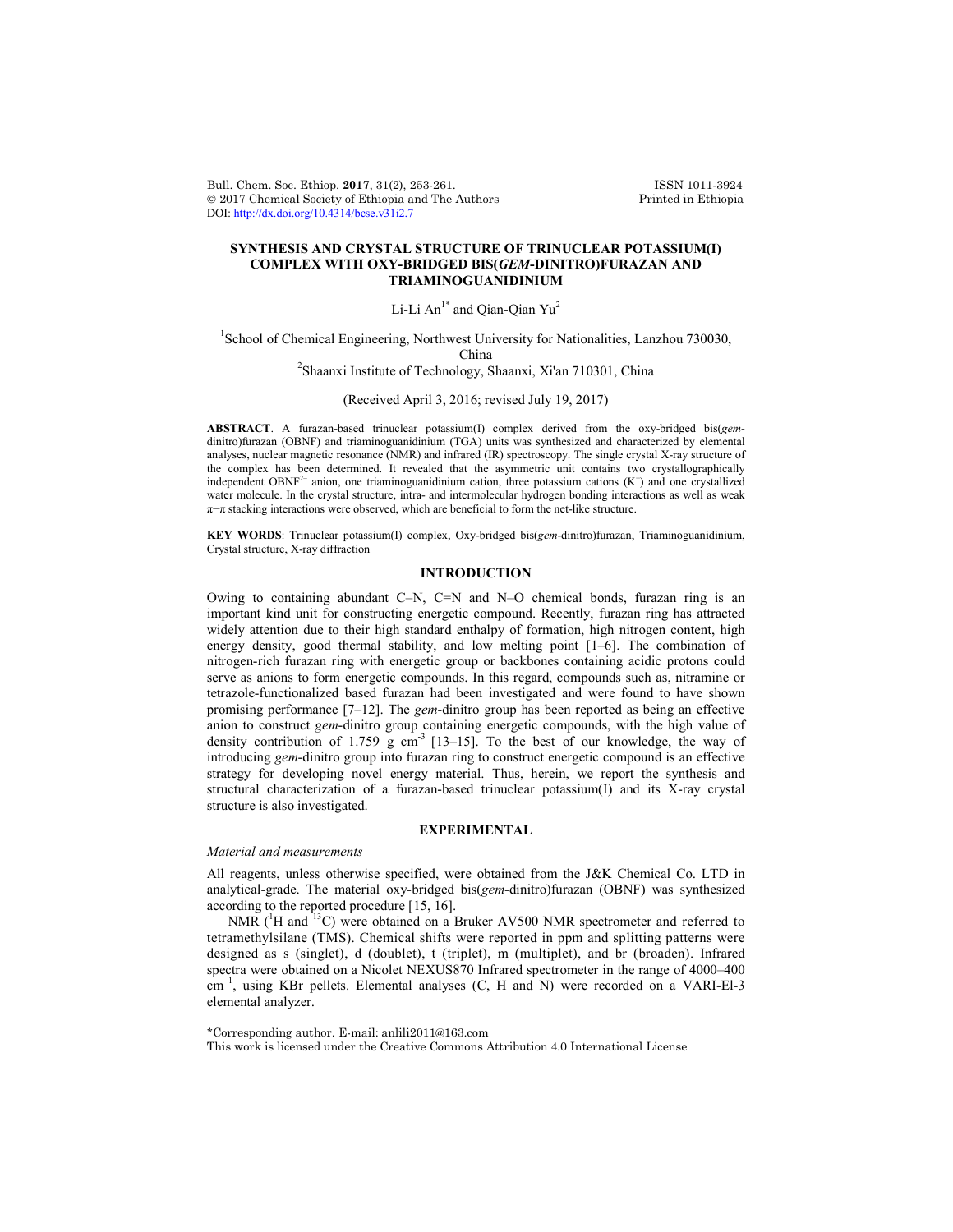#### Li-Li An and Qian-Qian Yu

#### *Synthesis of dipotassium oxy-bridged bis (gem-dinitro)furazan (1)*

Potassium hydroxide (0.224 g, 4 mmol) was added to a solution of OBNF (0.724 g, 2 mmol) in 10 mL methanol. After stirring for 1 h at room temperature, 0.809 g (yield: 92.3%) yellow precipitate was filtered off. Analysis: found: C 16.34%, N 25.67%; calculated for  $C_6K_2N_8O_{11}$ : C 16.44%, N 25.57%. IR data (cm<sup>-1</sup>, KBr): 1589, 1526, 1479, 1239, 1070, 997. <sup>13</sup>C NMR (DMSO*d*6, 125 MHz, ppm): δ 160.77, 142.31, 118.67.

# *Synthesis of potassium triaminoguanidinium oxy-bridged bis(gem-dinitro)furazan (2)*

A solution of AgNO3 (0.085 g, 0.5 mmol) in 10 mL water was added to a solution of **1** (0.438 g, 1 mmol) in 10 mL water. After stirring for 0.5 h at room temperature, triaminoguanidinium chloride (0.070 g, 0.5 mmol) was added. The resulting mixture was stirred at 60 °C for an additional 1 h. After removal of the AgCl precipitate, the solution was evaporated in *vacuo* and the target product (yellow crystals) was obtained (Yield: 60.1%). Analysis: found: C 16.16, H 0.75, N 32.35; calculated for  $C_{13}H_8K_3N_{22}O_{23}$ : C 16.30, H 0.84, N 32.18. IR data (cm<sup>-1</sup>, KBr): 3464, 3369, 3321, 1671, 1540, 1479, 1389, 1325, 1238, 1141, 999, 963, 868, 823, 747. <sup>1</sup>H NMR (500 MHz, *d*<sub>6</sub>-DMSO, ppm): δ 8.59 (s. 3H, NH), 4.49 (s, 6H, NH<sub>2</sub>). <sup>13</sup>CNMR (125 MHz, DMSO-*d*6, ppm): δ 161.1, 159.4, 142.6, 119.0.

| Formula                                       | $C_{13}H_8K_3N_{22}O_{23}$     |
|-----------------------------------------------|--------------------------------|
| <b>FW</b>                                     | 957.71                         |
| Crystal shape/color                           | Block/yellow                   |
| Crystal size/mm                               | $0.35 \times 0.28 \times 0.16$ |
| Crystal system                                | Monoclinic                     |
| Space group                                   | $P2_1/c$                       |
| T/K                                           | 296(2)                         |
| $a/\text{\AA}$                                | 16.224(2)                      |
| $b/\text{\AA}$                                | 12.6924(15)                    |
| $c/\text{\AA}$                                | 16.2788 (19)                   |
| $\beta$ /deg                                  | 97.442(2)                      |
| $V/A^3$                                       | 3323.8 (7)                     |
| $\overline{Z}$                                | $\overline{4}$                 |
| $D_c$ , g cm <sup>-3</sup>                    | 1.914                          |
| $\mu$ /mm <sup>-T</sup>                       | 0.54                           |
| F(000)                                        | 1924                           |
| $\theta$ Range, deg                           | $1.3 - 25.0$                   |
| Index ranges/ $h, k, l$                       | $-18$ 19; $-14$ 15; $-18$ 19   |
| Reflection collected                          | 5152                           |
| Independent reflections $(Rint)$              | 0.066                          |
| Reflections with $I > 2\sigma(I)$             | 4084                           |
| Number of parameters                          | 550                            |
| Goodness-of-fit on $F^2$                      | 1.062                          |
| $R_1$ , w $R_2$ $(I > 2\sigma(I))^a$          | 0.081, 0.249                   |
| $R_1$ ,w $R_2$ (all data) <sup>a</sup>        | 0.0396, 0.0466                 |
| $\Delta \rho_{min}/\Delta \rho_{max}/eA^{-3}$ | $0.71,-0.73$                   |
| CCDC No.                                      | 1012874                        |

Table 1. Crystallographic data and experimental details for potassium complex.

$$
{}^{a}R_{1} = \frac{\Sigma |F_{0}|-|F_{c}|}{\Sigma |F_{0}|}, W_{2} = \sqrt{\frac{\Sigma w (F_{0}{}^{2}-F_{c}{}^{2})^{2}}{\Sigma w (F_{0}{}^{2})^{2}}}
$$

Bull. Chem. Soc. Ethiop. **2017**, 31(2)

254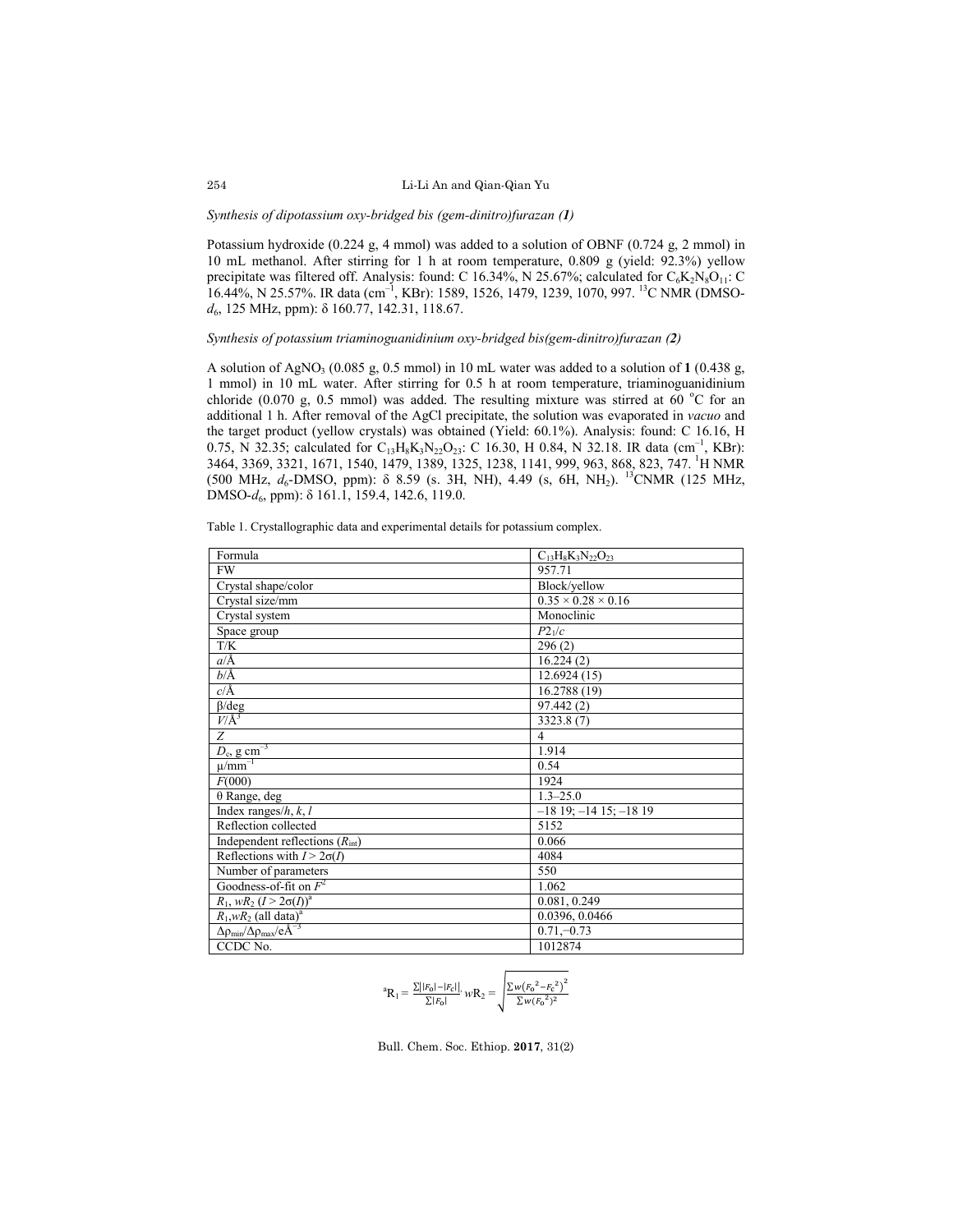Table 2. Selected bond lengths (Å) and angles (deg) for the potassium complex.

| Bond length                       | $d, \AA$       | Bond length<br>d, Å                                |                        | Bond length                                 | $d, \AA$       |
|-----------------------------------|----------------|----------------------------------------------------|------------------------|---------------------------------------------|----------------|
| $K1-O1$                           | 2.758(6)       | $K1-O3$                                            | 2.772(6)               | $K1-O9$                                     | 2.838(5)       |
| $K1-O221$                         | 2.885(5)       | $K1-O12n$                                          | 2.889(5)               | $K1-03n$                                    | 2.967(6)       |
| $K1-O13u$                         | 2.991(6)       | $K1-O411$                                          | 3.027(5)               | $K1-N61$                                    | 3.143(6)       |
| $K2-\overline{O2}$ <sup>III</sup> | 2.722(6)       | $K2-\overline{O20}$ <sup>iv</sup>                  | 2.858(5)               | K2-O10                                      | 2.868(5)       |
| K2-O9                             | 2.881(6)       | $K2-O19iv$                                         | 2.962(5)               | $K2-O22i$                                   | 3.030(5)       |
| $K2-0411$                         | 3.165(6)       | $K3-013iv$                                         | 2.691(5)               | K3-O20                                      | 2.743(5)       |
| $K3-08$ <sup>111</sup>            | 2.804(5)       | $K3-014iv$                                         | 2.827(7)               | K3-011                                      | 2.912(7)       |
| K3-O21                            | 2.957(6)       | $K3-010^{iv}$                                      | 2.995(5)               | $K3-K2iv$                                   | 4.522(2)       |
| Bond angle                        | $\omega$ , deg | Bond angle                                         | $\omega$ , deg         | Bond angle                                  | $\omega$ , deg |
| $O1-K1-O3$                        | 56.01(16)      | O1-K1-O9                                           | 98.09(17)              | O3-K1-O9                                    | 80.08(19)      |
| $O1-K1-O22i$                      | 122.07(16)     | $O3-K1-O22i$                                       | 162.46(18)             | $O9-K1-O22i$                                | 83.17(17)      |
| $O1-K1-O12ii$                     | 113.93(17)     | $O3-K1-O12^{11}$                                   | 104.74(17)             | $O9-K1-O12ii$                               | 144.49(15)     |
| $O22^i$ -K1-O1 $2^{ii}$           | 91.92(16)      | $O1-K1-O3$ <sup>ii</sup>                           | 128.86(16)             | $O3-K1-O3^{ii}$                             | 74.74(19)      |
| $O9-K1-O3^{11}$                   | 57.35(15)      | $O22^1-K1-O3^1$                                    | 100.42(16)             | $O12^{n}$ -K1- $O3^{n}$                     | 89.43(15)      |
| $O1-K1-O13^{11}$                  | 70.90(16)      | $O3-K1-O13n$                                       | 82.02(17)              | $O9-K1-O13^{11}$                            | 162.07(16)     |
| $O22^1$ -K1- $O13^1$              | 114.58(15)     | $O12^{ii}$ -K1- $O13^{ii}$                         | 43.05(14)              | $O3^{ii}$ -K1-O13 <sup>ii</sup>             | 118.15(17)     |
| $O1 - K1 - O4$ <sup>11</sup>      | 168.00(17)     | $O3-K1-O4ii$                                       | 112.62(16)             | $O9-K1-O4^{11}$                             | 82.48(15)      |
| $O22^{1}$ -K1-O4 <sup>11</sup>    | 69.93(13)      | $O12^{11}$ -K1-O4 $^{11}$                          | 62.98(15)              | $O3^{11}$ -K1-O4 $^{11}$                    | 42.12(14)      |
| $O13^{ii}$ -K1-O4 $^{ii}$         | 105.33(15)     | $O1-K1-N6i$                                        | 69.83(15)              | $O3-K1-N6^1$                                | 122.81(17)     |
| $O9-K1-N6^1$                      | 127.53(16)     | $O22^1-K1-N6^1$                                    | 64.84(14)              | $O12^{11}$ -K1-N6 <sup>1</sup>              | 80.04(15)      |
| $O3^{11}$ -K1-N6 <sup>1</sup>     | 161.28(16)     | $\overline{O13}$ <sup>11</sup> -K1-N6 <sup>1</sup> | 63.09(15)              | $\overline{O4^{11} - K1 - N6}$ <sup>1</sup> | 119.27(15)     |
| $O2^{111}$ -K2- $O20^{11}$        | 131.95(19)     | $O2^{iii}$ -K2-O10                                 | 68.76(18)              | $\overline{O20^{iv}}$ -K2- $O10$            | 75.86(14)      |
| $O2$ <sup>III</sup> -K2-O9        | 84.35(18)      | $O20^{iv}$ -K2-O9                                  | 100.11(15)             | O10-K2-O9                                   | 53.65(15)      |
| $O2^{iii}$ -K2- $O19^{iv}$        | 125.6(2)       | $O20^{iv}$ -K2- $O19^{iv}$                         | $\overline{43.57(13)}$ | $O10-K2-O19iv$                              | 111.42(15)     |
| $O9-K2-O19IV$                     | 142.15(16)     | $O2^{111}$ -K2- $O22^1$                            | 94.74(18)              | $O20^{iv}$ -K2- $O22^{i}$                   | 133.26(15)     |
| $O10-K2-O22$ <sup>1</sup>         | 131.07(15)     | $O9-K2-O22$ <sup>1</sup>                           | 79.92(15)              | $O19^{iv}$ -K2-O22 <sup>i</sup>             | 115.20(15)     |
| $O2^{iii}$ -K2- $O4^{ii}$         | 156.84(18)     | $O20^{iv}$ -K2-O4 <sup>ii</sup>                    | 67.81(13)              | $O10-K2-3$                                  | 112.85(16)     |
| $O9-K2-O4ii$                      | 79.43(15)      | $O19^{iv}$ -K2-O4 <sup>ii</sup>                    | 76.37(16)              | $O22^1$ -K2-O4 $^{\text{ii}}$               | 66.31(13)      |
| $O13^{iv}$ -K3-O20                | 113.94(17)     | $O13^{iv}$ -K3-O8 $^{iii}$                         | 85.45(16)              | $O20 - K3 - O8$ <sup>111</sup>              | 114.75(15)     |
| $O13^{iv}$ -K3- $O14^{iv}$        | 56.51(17)      | $O20 - K3 - O14w$                                  | 160.02(19)             | $O8^{iii}$ -K3-O14 <sup>iv</sup>            | 83.3(2)        |
| $O13^{IV}$ -K3-O11                | 157.98(19)     | O20-K3-O11                                         | 63.50(15)              | $O8^{111} - K3 - O11$                       | 115.93(17)     |
| $O14^{iv}$ -K3-O11                | 117.80(19)     | $\overline{O13^{iv}}$ -K3-O21                      | 124.11(18)             | O20-K3-O21                                  | 53.99(15)      |
| $O8^{iii}$ -K3-O21                | 63.51(15)      | $\overline{O14}^{iv}$ -K3-O21                      | 145.8(2)               | O11-K3-O21                                  | 73.57(18)      |
| $O13^{iv}$ -K3- $O10^{iv}$        | 72.88(16)      | $O20 - K3 - O10^{iv}$                              | 75.52(14)              | $O8^{iii}$ -K3- $O10^{iv}$                  | 158.33(15)     |
| $O14^{IV}$ -K3- $O10^{IV}$        | 84.63(19)      | $O11-K3-O10^{IV}$                                  | 85.64(17)              | $O21 - K3 - O10^{IV}$                       | 129.51(16)     |

Symmetry codes: (i) −*x*+1, *y*+1/2, −*z*+1/2; (ii) −*x*+1, −*y*+2, −*z*; (iii) −*x*+1, *y*−1/2, −*z*+1/2; (iv) −*x*+1, −*y*+1, −*z*.

# *X-ray structure determination*

Single crystal X-ray diffraction data were collected at 296(2) K on a Bruker APEX-II CCD diffractometer with graphite monochromated Mo-K $\alpha$  radiation ( $\lambda$  = 0.71073 Å). Suitable crystal was affixed to the end of glass fibers using silicone grease and transferred to the goniostat. The unit cell parameters were obtained from SAINT; absorption corrections were performed with SADABS [17]. The structure was solved by direct methods and refined by the full-matrix leastsquares method on  $F^2$  using the SHELXTL crystallographic software package [18]. The nonhydrogen atoms were refined anisotropically, hydrogen atoms were positioned geometrically (N–H = 0.86 Å) and were refined as riding, with  $U_{iso}(H) = 1.20 U_{eq}(N)$ . Crystallographic data and experimental details for potassium complex are summarized in Table 1. The selected bond lengths and angles of the potassium complex are given in Table 2.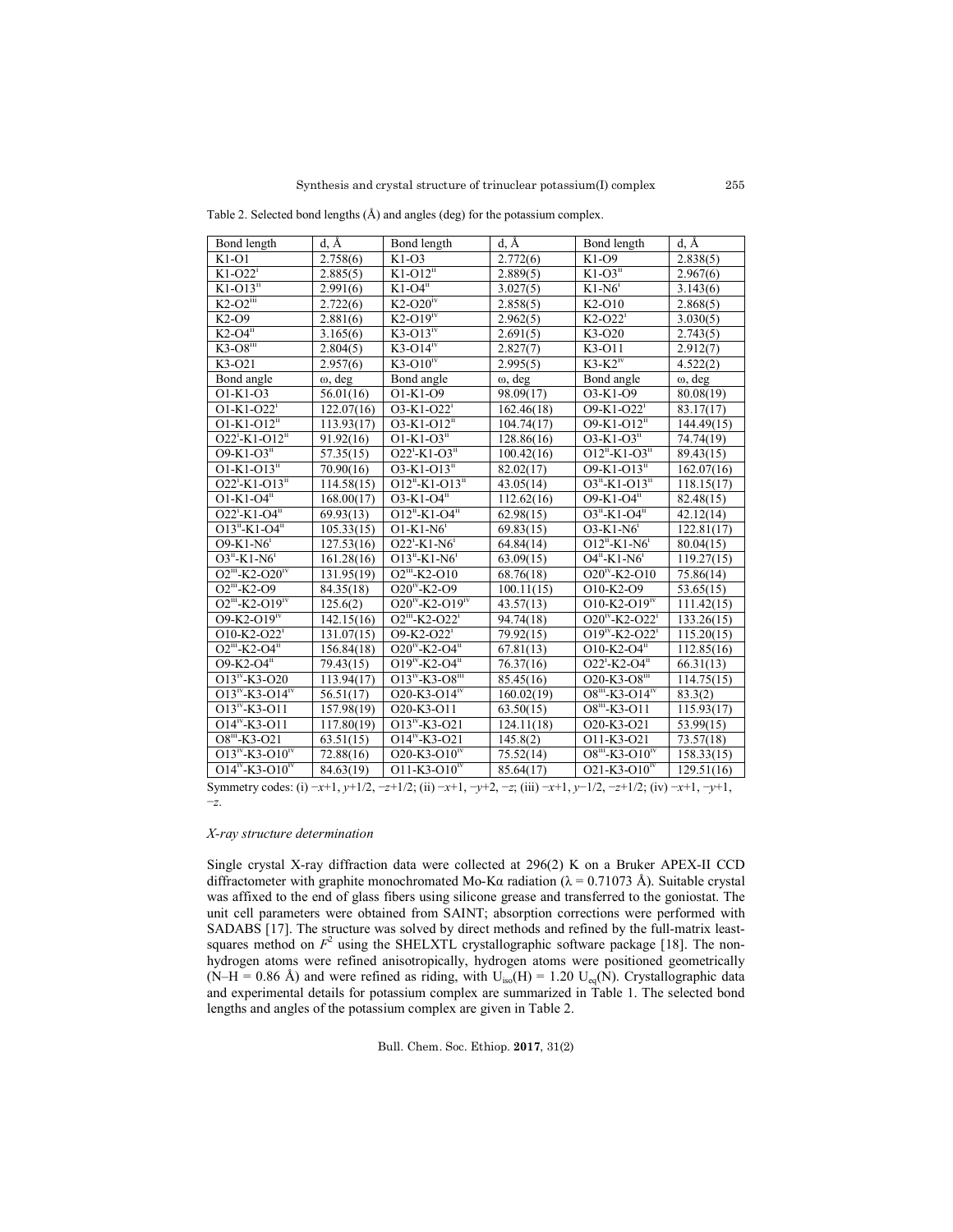### Li-Li An and Qian-Qian Yu

#### **RESULTS AND DISCUSSION**

# *General*

The OBNF was synthesized according to the previously reported procedure [15] and further deprotonated and formed the divalent OBNF<sup>2−</sup> in the presence of KOH with the yield of 92.3%. Then, OBNF<sup>2−</sup> was reacted with AgNO<sub>3</sub> aq., and the K<sup>+</sup> was replaced by the Ag<sup>+</sup>. Afterwards, the intermediate reacted with triaminoguanidinium chloride under 60 °C to afford the potassiumcontaining complex. The obtained complex was confirmed by elemental analysis, IR, NMR (<sup>1</sup>H and <sup>13</sup>C) spectra. These preliminary measurements indicated that OBNF<sup>2−</sup> anion and the second ligand triaminoguanidinium (TAG<sup>+</sup>) cation all coordinated to K ion center. Furthermore, the complex are soluble in methanol, ethanol, *N*,*N*-dimethylformide (DMF), dimethyl sulfoxide (DMSO) high polar solvents.



Scheme 1. Synthesis of the potassium(I) complex.

#### *IR spectra*

It was noted that the IR spectrum of the complex was consistent with the structure as determined by X-ray diffraction. The absorption bands at approximately 3464, 3369, 3321, 999, 963, 868, 823 and 747  $cm^{-1}$  are observed, which are similar to the complexes [15]. The absorption bands in the range of  $3500-3300$  cm<sup>-1</sup> are assigned to the symmetric N–H stretching vibrational models of the nitrogen-rich cations. Furthermore, peaks at 1671, 1540, 1479, 1389, 1325, 1238, 1141 cm<sup>-1</sup> are attributed to C=N and NO<sub>2</sub> bonds vibrational models and peaks placed at 999, 963, 868, 823 and 747 cm<sup>-1</sup> can be assigned to C−N and K–O bond stretching vibrations model [7,19−21].

# *NMR analysis*

As shown in Figure 1a, proton signal (δ 8.59) of compound 2 can be attributed to the –NH– in the cation triaminoguanidinium  $(TAG^+)$ , while another proton signal (4.49 ppm) could ascribe to  $-NH<sub>2</sub>$  of the TAG<sup>+</sup>. And these two protons with a ratio of 1:2, indicating the TAG<sup>+</sup> cation was existed in the compound 2. Furthermore, in <sup>13</sup>C NMR spectra (Fig. 1b), three signals at 161.1, 142.7 and 119.0 ppm can attribute to O–C=N–,  $-N=C C(NO_2)_2$  and  $C(NO_2)_2$  of the OBNF<sup>2–</sup> anion, which are close to the reported data [21]. It suggested that  $OBNF<sup>2–</sup>$  anion existed in the complex. And another 159.4 ppm signal is related to the C(NHNH<sub>2</sub>)<sub>3</sub> cation. It was noted that the <sup>13</sup>C NMR signal of gem-dinitro group carbon ( $C(NO<sub>2</sub>)$ ) at 119.0 ppm appeared at higher field compared to the ones in literature (129 to 132 ppm) [22–24], which resulted from the conjugation of negative charge throughout the aromatic rings [21].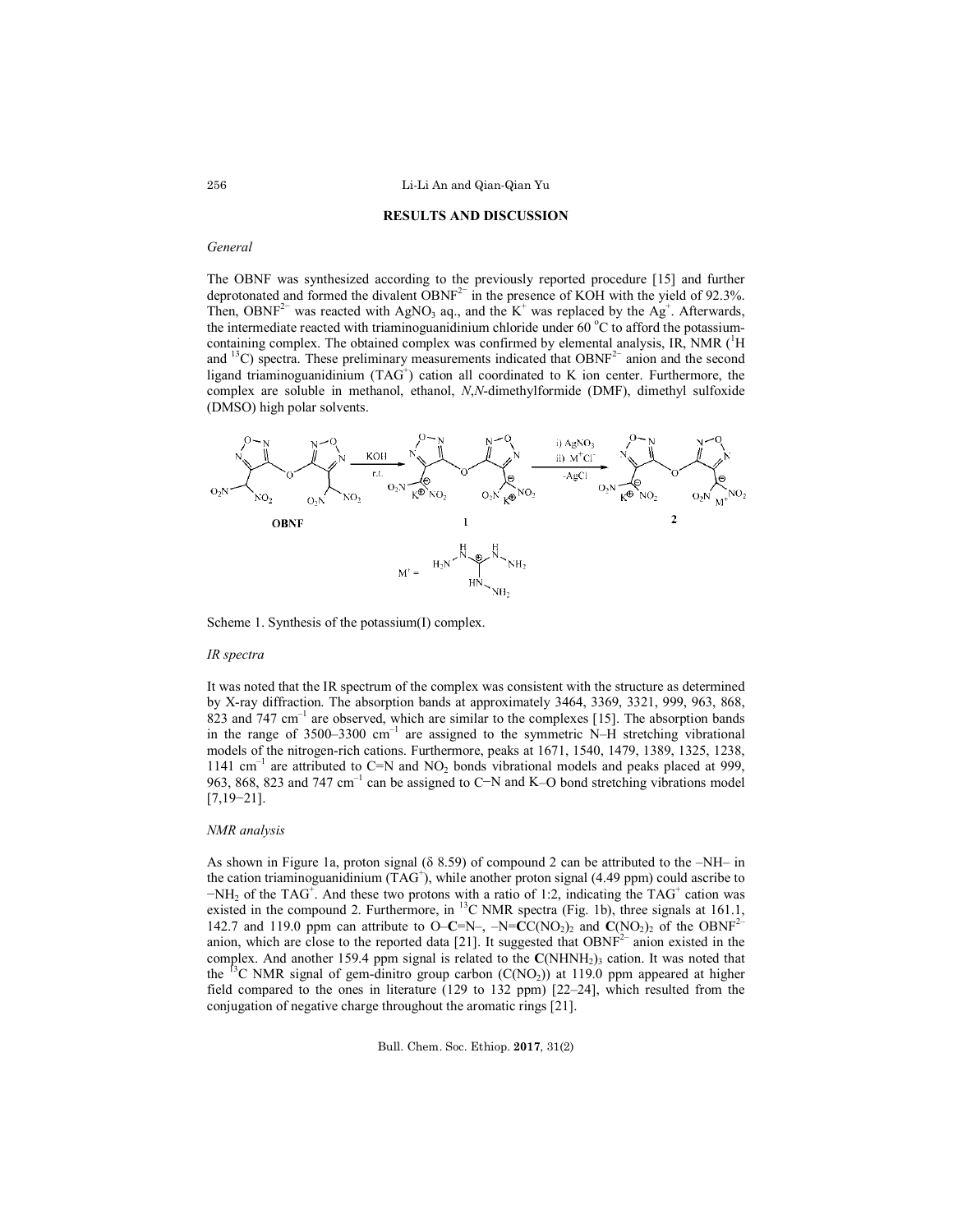

Figure 1. <sup>1</sup>H NMR (a) and <sup>13</sup>C NMR (b) spectra for the potassium(I) complex in DMSO- $d_6$ .

## *Structure description of the complex*

Complex **2** crystallizes in the monoclinic space group cm<sup>-3</sup>. The asymmetric unit contains two crystallographically independent deprotonated anion, one triaminoguanidinium  $(TAG^+, C(NHNH_2)_2(NHNH)^+)$  cation, three potassium cation  $(K<sup>+</sup>)$  and one crystallized water molecule. As to the anion, the bridged oxygen atom is nearly anion, one triaminoguanidinium (TAG<sup>+</sup>, C(NHNH<sub>2</sub>)<sub>2</sub>(NHNH)<sup>+</sup>) cation, three potassium cation (K<sup>+</sup>) and one crystallized water molecule. As to the anion, the bridged oxygen atom is nearly coplanar with both furazan ring 179.184°, O17-C9-C8-N11 178.16° and O17-C10-C11-N14 179.66°). The dihedral angle  $P2<sub>1</sub>/c$  with calculated density of 1.914 g with calculated density of 1.914 g<br>independent deprotonated OBNF<sup>2-</sup>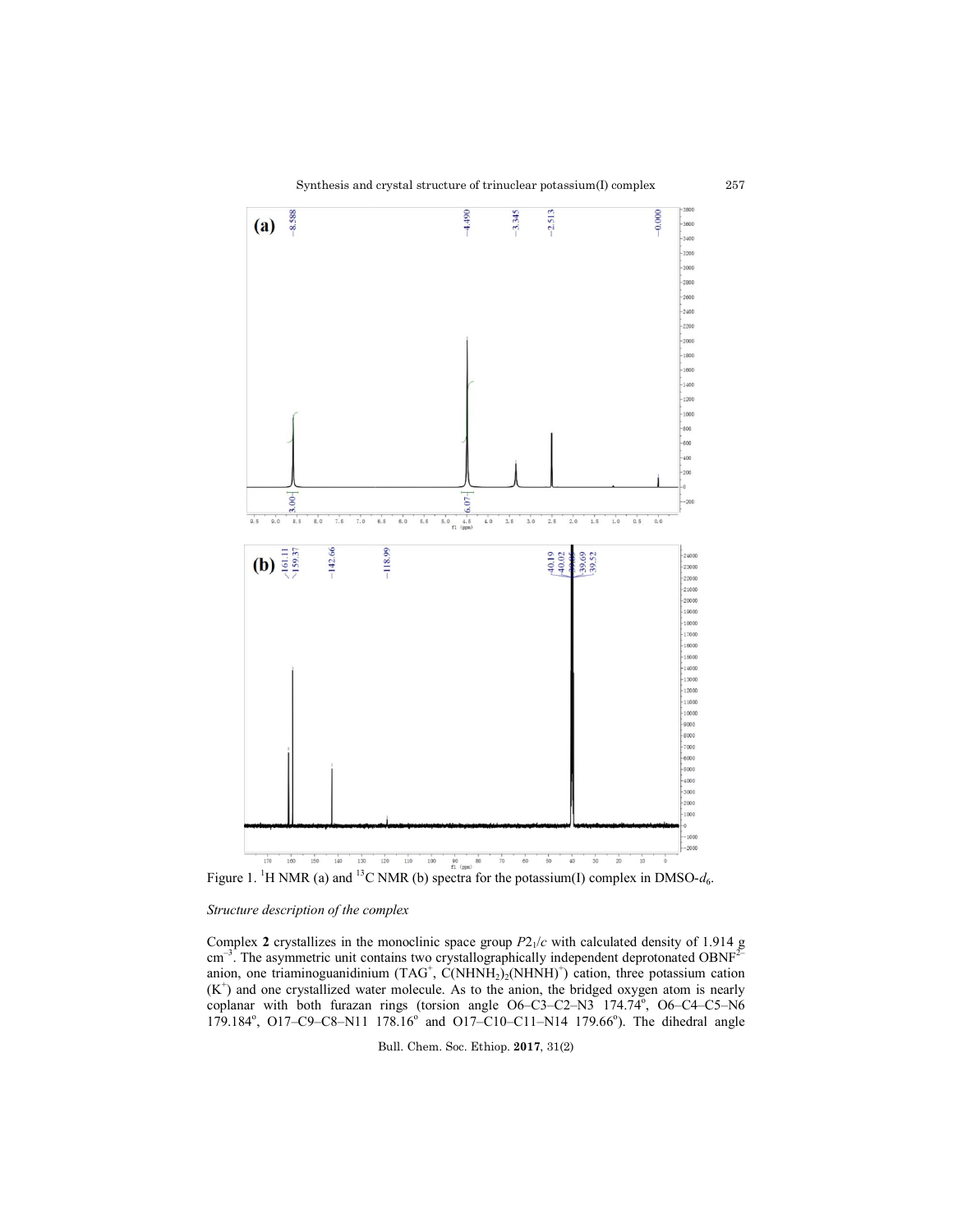### Li-Li An and Qian-Qian Yu

between two furazan ring planes (defined by C2C3N4O5N3 and C5C4N5O7N6) between two furazan ring planes is 33.48°, while one (defined by C8C9N11O16N12 and  $C10C11N13O18N14$ ) is only 14.48°, which are similar to the reported oxy-bridged furazan structures [15]. The length of the C–C bonds (C2–C3, C4–C5, C8–C9 and C10–C11) connecting gem-dinitro and furazan ring are 1.420, 1.426, 1.420 and 1.422 Å, respectively. These bond data are between C–C single bond  $(1.530 \text{ Å})$  and C=C double bond  $(1.320 \text{ Å})$  [25]. These might indicate conjugation of negative charge throughout the aromatic rings [15, 21].



Figure 2. The coordination environments of  $K(1)^+$  ion (a),  $K(2)^+$  ion (b) and  $K(3)^+$  ion (c) in the complex. Thermal ellipsoids are drawn at the 30% probability level and hydrogen atoms are omitted for clarity.

| $D-H \cdots A$                                                                                                                       | D-H, Å | $H \cdots A$ , $A$ | $D \cdots A$ , $A$ | $D-H \cdots A$ , deg |
|--------------------------------------------------------------------------------------------------------------------------------------|--------|--------------------|--------------------|----------------------|
| $N17-H17\cdots N21$                                                                                                                  | 0.86   | 2.53               | 2.818(11)          | 101                  |
| $N19-H9A\cdots N22$                                                                                                                  | 0.86   | 2.47               | 2.754(11)          | 100                  |
| $N20-H20N17$                                                                                                                         | 0.86   | 2.34               | 2.671(9)           | 103                  |
| $N22-H22\cdots N19$                                                                                                                  | 0.86   | 2.42               | 2.754(11)          | 104                  |
| $N17-H17\cdots$ $O51$                                                                                                                | 0.86   | 2.32               | 3.085(9)           | 149                  |
| $N18-H18\cdots O23^{n}$                                                                                                              | 0.86   | 2.06               | 2.912(11)          | 170                  |
| $N19-H19B\cdots O12m$                                                                                                                | 0.86   | 2.53               | 3.215(9)           | 137                  |
| $N19-H19BN11^{iii}$                                                                                                                  | 0.86   | 2.46               | 2.911(9)           | 114                  |
| $N20-H20 \cdots$ $O22^{N}$                                                                                                           | 0.86   | 2.28               | 3.059(8)           | 151                  |
| $N21-H21A\cdots O23ii$                                                                                                               | 0.86   | 2.45               | 3.235(13)          | 153                  |
| $N21-H21B\cdots N12^{V}$                                                                                                             | 0.86   | 2.38               | 3.156(10)          | 151                  |
| $N21-H21B\cdots N13^v$                                                                                                               | 0.86   | 2.58               | 3.178(12)          | 127                  |
| Symmetry codes: (i) $1-x = 1/2 + y = 1/2 - z$ ; (ii) $-x = 1-y = z$ ; (iii) $1-x = 2 - y = z$ ; (iv) $1-x = 1/2 + y = 1/2 - z$ ; (v) |        |                    |                    |                      |

Table 3. Hydrogen bonding distances (Å) and bond angles (deg) for complex.

(i) 1−x, −1/2+y, 1/2−z; (ii) −x, 1−y, −z; (iii) 1−x, 2−y, −z; (iv) 1−x, 1/2+y, 1/2−z; (v) −1+x, 3/2−y, −1/2+z.

As shown in Figure 2, there are different coordination environment for the three potassium central ions. For the potassium cation  $(K(1)^+)$ , the potassium ion is nona-coordinated by eight nitro oxygen atoms (O(1), O(3), O(9), O(22)<sup>i</sup>, O(3)<sup>ii</sup>, O(4)<sup>ii</sup>, O(12)<sup>ii</sup>, O(13)<sup>ii</sup>) and furazan nitrogen atom  $(N(6))$  from the OBNF<sup>2–</sup> anion, and connects with five adjacent OBNF<sup>2–</sup> anions through eight K–O coordination bonds [K(1)–O(1), K(1)–O(3) and K(1)–O(9); K(1)–O(22)<sup>i</sup>; K(1)–O(3)<sup>ii</sup> and K(1)–O(4)<sup>ii</sup>; K(1)–O(12)<sup>ii</sup> and K(1)–O(13)<sup>ii</sup> from four different OBNF<sup>2–</sup> anions, the bond distance are between 2.758 and 3.027 Å] and one K–N coordination bond  $[K(1)-N(6)]$ from one OBNF<sup>2–</sup> anion, 3.143 Å] (Figure 2a, Table 2). The atoms involved coordination formed a distorted tetradecahedron with potassium ion as coordinate center, atom  $N(6)$ <sup>1</sup> and  $O(3)$ <sup>ii</sup> in the axis position and other seven oxygen atoms at the equatorial plane (the bond angle of  $N(6)^{1}K(1)-O(3)^{ii}$  is 161.28°). For the potassium cation  $(K(2)^{+})$ , the potassium ion is heptacoordinated by seven nitro oxygen atoms  $(O(2)^{iii}, O(22)^{i}, O(19)^{iv}, O(20)^{iv}, O(20)^{iv}, O(4)^{ii}, O(9)$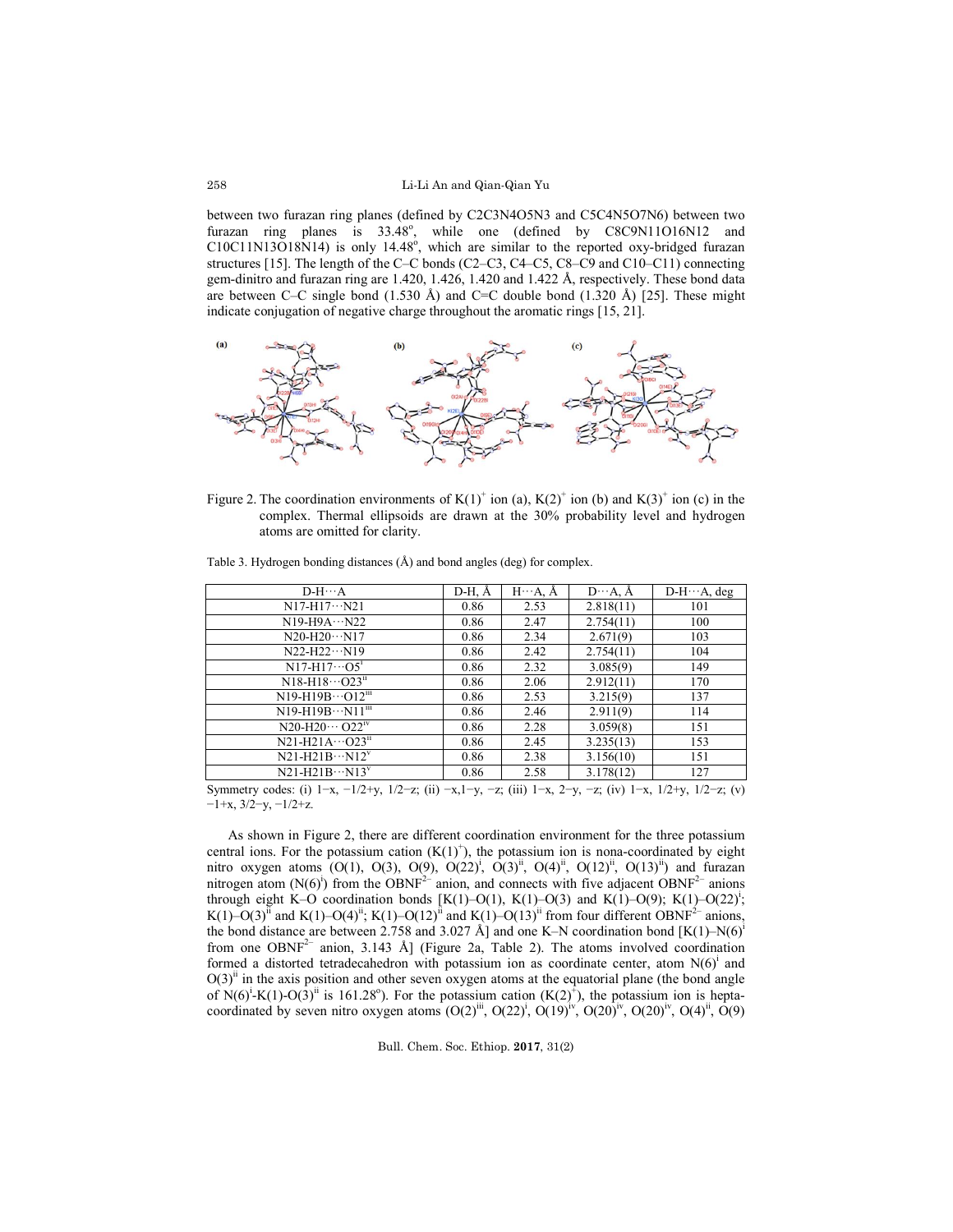and  $O(10)$ ) from OBNF<sup>2–</sup> anions, and connects with five adjacent OBNF<sup>2–</sup> anions through seven K-O coordination bonds  $[K(2)-O(2)^{ii}; K(2)-O(22)^{i}; K(2)-O(19)^{iv}$  and  $K(2)-O(20)^{iv}; K(2)-O(20)^{iv}$  $O(4)^{ii}$ ; K(2)– $O(9)$  and K(2)– $O(10)$  from five different OBNF<sup>2–</sup> anions, the bond distance are between 2.722 and 3.165 Å] (Fig (Figure 2b, Table 2). Interestingly, it was observed that there exist an weak K-N coordinating bond  $[K(3)-N(17)^i, 3.214(7)$  Å], which linked the central potassium cation and the second ligand  $TAG^+$ . For the potassium cation  $(K(3)^+)$ , the potassium ion is between 2.722 and 3.165 Å] (Figure 2b, Table 2). Interestingly, it was observed that there exist an weak K-N coordinating bond [K(3)–N(17)<sup>i</sup>, 3.214(7) Å], which linked the central potassium cation and the second ligand T and  $O(14)^{iv}$ ) from OBNF<sup>2–</sup> anions, and connects with five adjacent OBNF<sup>2–</sup> anions through seven K–O coordination bonds  $[K(3)-O(8)^{iii}$ ; K(3)–O(11); K(3)–O(21)<sup>i</sup> and K(3)–O(20); K(3)–  $O(10)^{iv}$ ; K(3)– $O(13)^{iv}$  and K(3)– $O(14)^{iv}$  from five different OBNF<sup>2–</sup> anions, 2.743–2.957 Å] (Figure 1c, Table 2). The central atom involved coordination formed a distorted decahedron (Figure 1c, Table 2). The central atom involved coordination formed a distorted decah with potassium ion as coordinate center, atom  $O(8)^{iii}$  and  $O(10)^{iv}$  (the bond angle of N(6)<sup>i</sup>- $O(3)$ <sup>ii</sup> is 158.33<sup>o</sup>) in the axis position and other five atoms at the equatorial plane. It was noted that, (i) K(1)<sup>+</sup> linked the K(2)<sup>+</sup> via three bridge nitro atoms  $(O(22)^{i})$  and  $O(4)^{i}$ ), (ii) K(2)<sup>+</sup> linked that, (i)  $K(1)^+$  linked the  $K(2)^+$  via three bridge nitro atoms  $(O(22)^i)$  and  $O(4)^{i}$ , (ii)  $K(2)^+$  linked the  $K(3)^{+}$  via two bridge nitro atoms (O(10) and O(20)), (iii)  $K(1)^{+}$  linked the  $K(3)^{+}$  via one bridge nitro atoms  $(O(13))$ . Also, the weak K–O  $(3.215-3.402 \text{ Å})$  and K–N interaction  $(3.227-$ 3.350 Å), and metal-metal K–K interaction  $[K(3)-K(2)^{iv}, 4.522 \text{ Å}]$ , which were observed in the similar complex [15]. Furthermore, in the crystal structure of the resultant complex, four 3.350 Å), and metal-metal K–K interaction  $[K(3)-K(2)^N, 4.522 \text{ Å}]$ , which were observed in the similar complex [15]. Furthermore, in the crystal structure of the resultant complex, four intramolecular hydrogen bonding N–H· H20 ··· N17 and N22–H22 ··· N19) interaction and eight intermolecular hydrogen bonding N–  $\rm H \cdots O$  (N17–H17 $\cdots$ O5<sup>i</sup>, N18–H18 $\cdots$ O23<sup>ii</sup>, N19–H19B $\cdots$ O12<sup>iii</sup>, N20–H20 $\cdots$ O22<sup>iv</sup> and N21– H21A···O23<sup>ii</sup>), N–H···N (N19–H19B···N11<sup>iii</sup>, N21–H21B···N12<sup>v</sup>, N21–H21B···N13<sup>v</sup>) (Figure 3, Table 3) were existed, and stabilizes the  $TAG^+$  and adjacent OBNF<sup>2–</sup> unit. Besides hydrogen bonding interactions, the weak  $\pi-\pi$  interactions (Table 3) between the adjacent furazan rings could be also observed, thus further formed the net-like structure. erystal structure of trinuclear potassium(I) complex<br>
m, and connects with five adjacent OBNF<sup>2-</sup> anioms<br>
(10) from five different OBNF<sup>2-</sup> anioms<br>
(2017); K(2)-C)(2); K(2)-Q(1)<sup>P</sup> and K(2)-<br>
Figure 2b, Table 2). Interest (14)<sup>tv</sup> from five different OBNF<sup>2-</sup> anions, 2.743–2.957 Å] atom involved coordination formed a distorted decahedron enter, atom O(8)<sup>iii</sup> and O(10)<sup>iv</sup> (the bond angle of N(6)<sup>i</sup>-K(1)-



Figure 3. The diagram showing the intra- and intermolecular hydrogen bonding interaction in the complex viewed along the b axis.

| Table 4. $\pi$ - $\pi$ stacking interaction (A, deg) for complex. |  |  |  |
|-------------------------------------------------------------------|--|--|--|
|                                                                   |  |  |  |
|                                                                   |  |  |  |

| Ring(I) | Ring(J) | deg<br>$\alpha$ | DCC<br>A. | CgI-prep, $\sim$ | CgJ-prep, A     |
|---------|---------|-----------------|-----------|------------------|-----------------|
| Cg2     | Cg3     | .7(4)<br>15.7   | 4.331(4)  | 3.236(3)         | 3.848(3)        |
| Cg2     | Cg4     | 14.5(4)         | $+320(4)$ | 3.154(3)         | .174(3)<br>J.II |

DCC = distance between ring centroids;  $\alpha$  = dihedral angle between planes I and J; CgI-perp =  $DCC =$  distance between ring centroids;  $\alpha =$  dihedral angle between planes I and J; CgI-perp = perpendicular distance of Cg(I) from ring J; Cg2, Cg3 and Cg4 for the complex are the centroids of furazan ring O7N5C4C5N6, O16N11C8C9N12 and O18N13C10C11N14.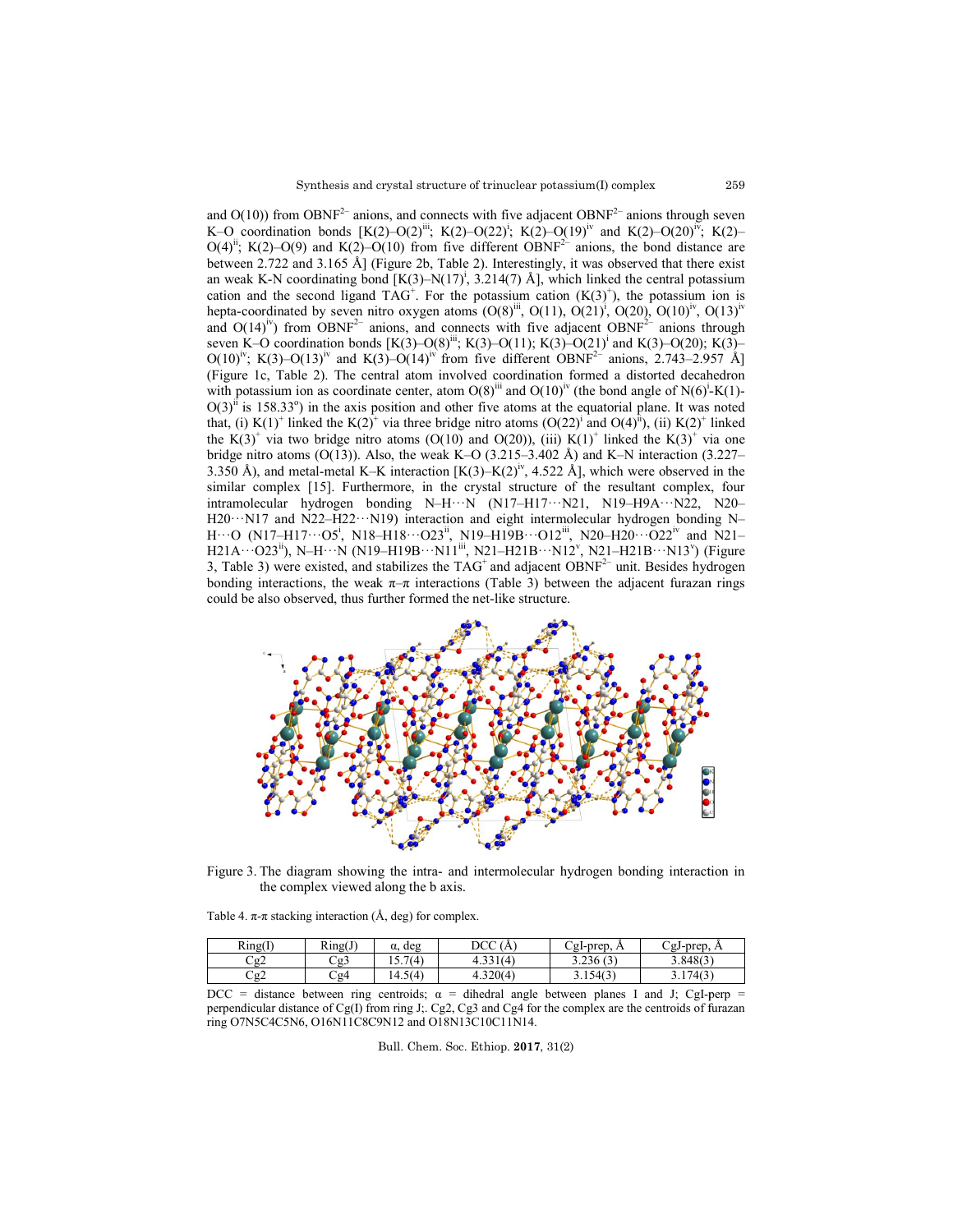# **CONCLUSION**

A furazan-based trinuclear potassium(I) complex derived from OBNF and TGA units has been prepared and structurally characterized single crystal X-ray diffraction method, as well as elemental analyses, NMR, IR spectroscopic technique. The symmetric unit contains two crystallographically independent  $OBNF<sup>2–</sup>$  anion, one triaminoguanidinium cation, three potassium cations  $(K^+)$  and one crystallized water molecule. In the crystal structure, intra- and intermolecular hydrogen bonding interactions, weak π−π stacking interactions were observed.

*Supplementary data*. The crystallographic data for the structure has been deposited with the Cambridge Crystallographic Data Centre (CCDC No. 1012874). Copies of the data can be obtained free of charge on application to the Director, CCDC, 12 Union Road, Cambridge CB2 1EZ, UK (e-mail for deposition: deposit@ccdc.cam.ac.uk or http://www.ccdc.cam.ac.uk).

### **ACKNOWLEDGMENTS**

We acknowledge the Fundamental Research Funds for the Central Universities (Grant No.: 31920140103) for supporting this work.

# **REFERENCES**

- 1. Coburn, M.D. Picrylamino-substited heterocycles: II furazan. *J. Heterocycl. Chem*. **1968**, 5, 83−87.
- 2. Sheremetev, A.B.; Lyalin, B.V.; Kozeev, A.M.; Palysaeva, N.V.; Struchkova, M.I.; Suponitsky, K.Y. A practical anodic oxidation of aminofurazans to azofurazans: An environmentally friendly route. *RSC Adv.* **2015**, 5, 37617−37625.
- 3. Shereemetev, A.B.; Yudin, I.L. Advances in the chemistry of furazano[3,4-*b*]pyrazines and their analogues. *Russ. Chem. Rev*. **2003**, 72, 87−100.
- 4. Sikder, A.K.; Sikder, N.A. A review of advanced high performance, insensitive and thermally stable energetic materials emerging for military and space applications. *J. Hazard. Mater.* **2004**, 112, 1−15.
- 5. Wang, B.-Z.; Zhang, G.-F.; Huo, H.; Fan, Y.-J. and Fan, X.-Z. Synthesis, characterization and thermal properties of energetic compounds derived from 3-amino-4-(tetrazol-5-yl) furazan. *Chin*. *J. Chem*. **2011**, 29, 919−924.
- 6. Li, X.-Z.; Wang, B.-Z.; Li, H.; Li, Y.-N.; Bi, F.-Q.; Huo, H.; Fan, X.-Z. Novel synthetic route and characterization of [1,2,5]oxadiazolo[3,4-e][1,2,3,4]tetrazine 4,6-di-*N*-oxide (FTDO). *Chin*. *J*. *Org*. *Chem*. **2012**, 32, 1975−1980.
- 7. Zhang, J.H.; Shreeve, J.M. 3,3′-Dinitroamino-4,4′-azoxyfurazan and its derivatives: an assembly of diverse N-O building blocks for high-performance energetic materials. *J. Am. Chem. Soc.* **2014**, 136, 4437−4445.
- 8. Suponitsky, K.Y.; Lyssenko, K.A.; Antipin, M.Y.; Aleksandrova, N.S.; Sheremetev, A.B. and Novikova, T.S. 4,4′-Bis(nitramino)azofurazan and its salts. Study of molecular and crystal structure based on X-ray and quantum chemical data. *Russ. Chem. Bull. Int. Ed.* **2009**, 58, 2129−2136.
- 9. Wang, B.-Z.; Li H.; Li, Y.-N.; Lian, P.; Zhang, Y.-S.; Wang X.-J. Review on energetic compounds based on furoxanyl ether. *Chin. J. Chem.* **2012**, 20, 385−390.
- 10. Li H.; Wang B.-Z.; Lai W.-P.; Wang M-C.; Bi F.-Q.; Ge Z.-X. Synthesis of 3,4-dinitrofuroxan. *Chin. J. Energ. Mater.* **2013**, 21, 396‒397.
- 11. Liang, L.; Huang, H.; Wang, K.; Bian, C.; Song, J.; Ling, L.; Zhao, F. and Zhou, Z. Oxybridged bis(1*H*-tetrazol-5-yl)furazan and its energetic salts paired with nitrogen-rich cations: highly thermally stable energetic materials with low sensitivity. *J. Mater. Chem.* **2012**, 22,